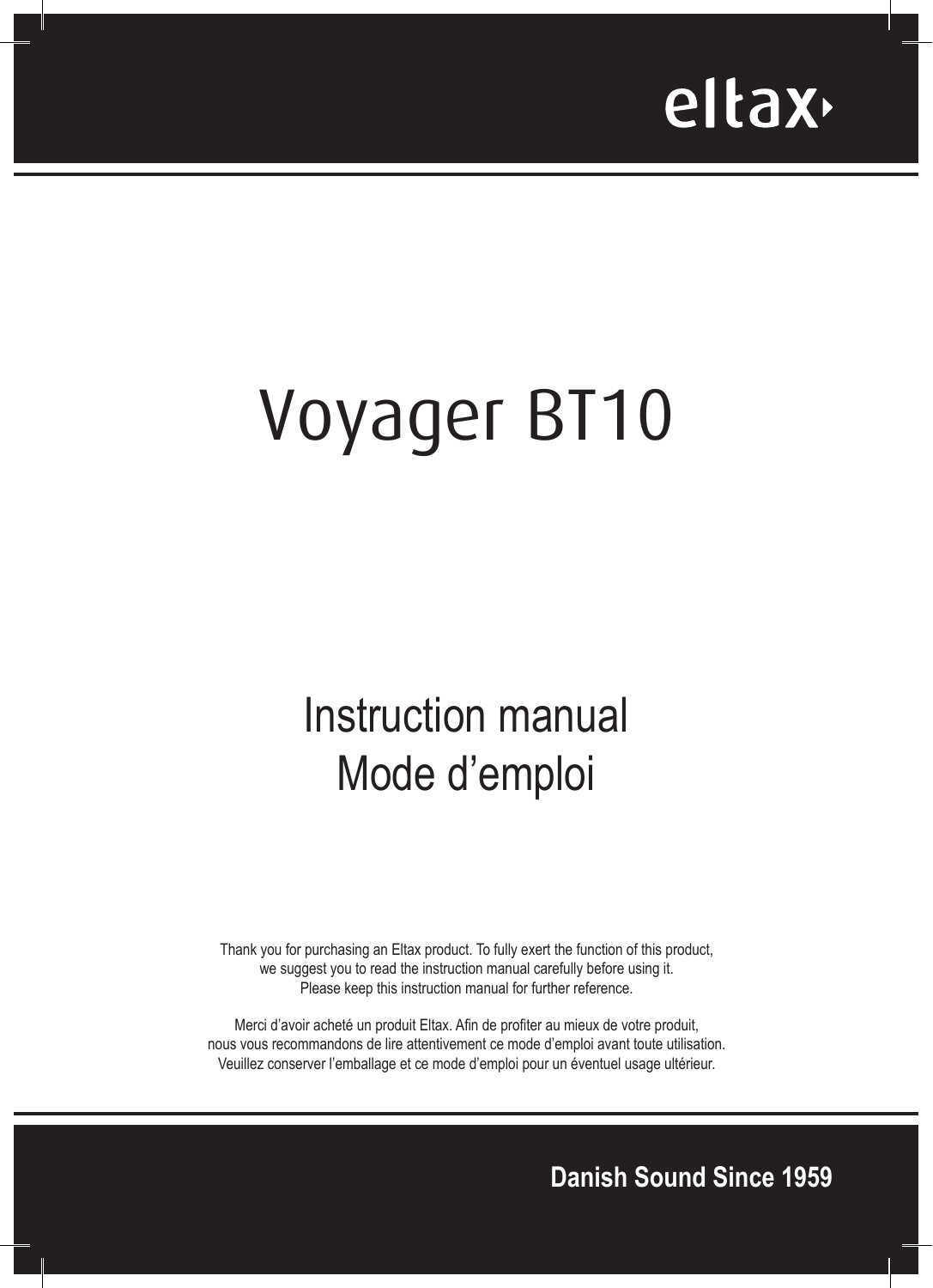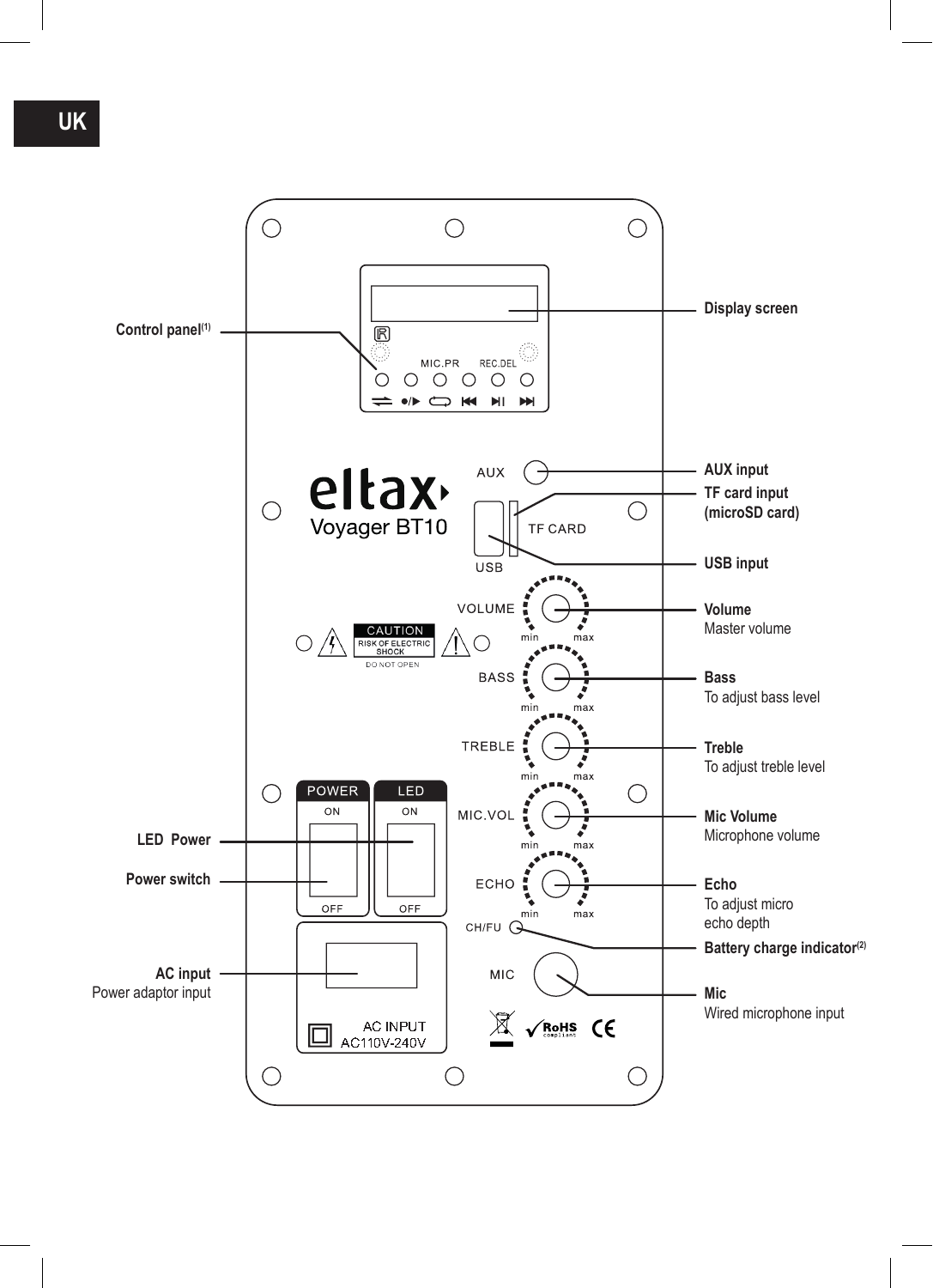**(1) CONTROL PANEL**

MODE : Select and switch between Bluetooth, AUX, USB, TF (microSD) and FM inputs.

**/** RECORD : Short-press to start playback recording / Long-press to start recording

REPEAT / MIC. PR : Short-press to repeeat mode / Long-press to microphone priority

**ESTIMATE PREVIOUS SONG / PREVIOUS RADIO STATION** 

 PLAY/PAUSE : Short-press to Play/Stop/ FM Auto scan / Long-press to delete record files (effective when playing record files)

 $\blacktriangleright$  NEXT SONG / NEXT RADIO STATION

#### **(2) BATTERY CHARGE INDICATOR :**

Charge : red light / Full : green light

#### **BATTERY**

• Please charge the battery before using the Voyager BT outdoor (charging time : 8-10 hours). More charging time can damage the battery and significantly reduce its lifetime.

• When the battery is out of charge after being used for a short time, please charge the built-in battery.

• If you don't use the Voyager BT for a long time, please charge the battery every six months, to avoid the invalidity of the battery.

#### **MP3**

**Battery charge indicator(2)**

• If you want to use the MP3 function, please format your USB disk as FAT-32 format on your computer first.

• Please note that the Voyager BT will play the files according to the sequence on the USB disk. If you want to play a specific sequence, you need to arrange the sequence as you want on the USB disk first.

### **Remote control**

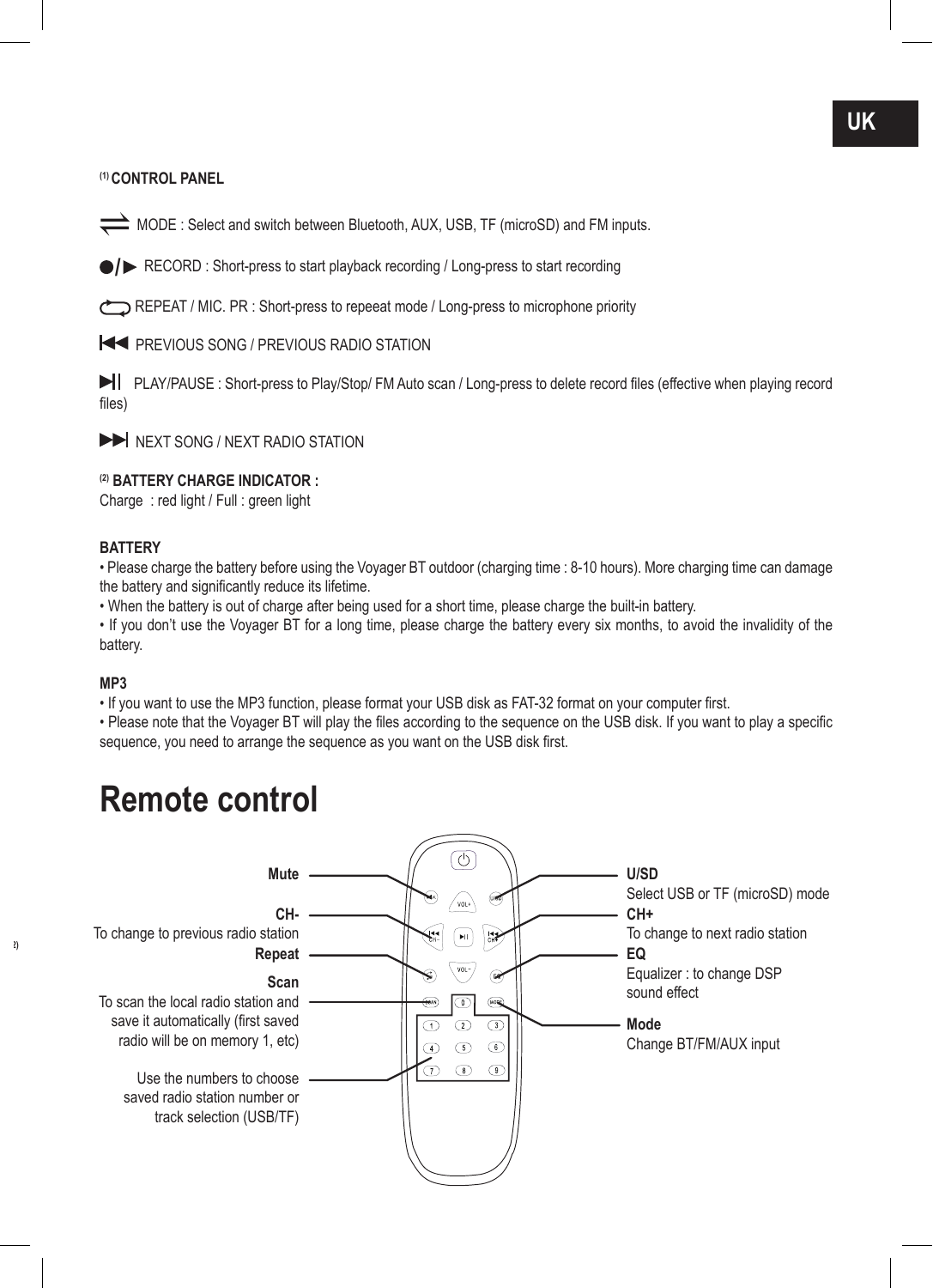### **Wireless microphone**

• Correctly install the battery.

• Turn the power switch to «ON». If the indicator LED does not flash or always lights, please check the battery. Battery voltage may be insufficient, or the polarity is installed oppositely.

• Before using wireless microphone, please extend the rod antenna and make it vertically upward to ensure better reception.

- Adjust the microphone volume on the Voyager BT according to the sound volume when singing.
- Keep away the receiving antenna from metal surface, wall or other obstacles, as it can significantely reduce the signal.

• The effective using distance of wireless microphone is within 30 meters. When the battery is low, or if there are too many interferences, the using distance will be shortened accordingly.

• To enjoy the best singing effect, the distance between mouth and microphone shall be 5-15cm, and the best angle is 45 degrees.

• When the battery is low, the indicator LED will light. Please change the battery in time in order not to affect the singing effect.

• Please keep away the microphone from the speaker to avoid Larsen effect.

• If you have purchased more than two sets of Voyager BT with wireless microphones and intend to use them together, please select the varieties in different standard frequencies. If the frequency is identical, two Voyager BT can not be used until they are separated from each other for 100 meters, so as to avoid mutual interference and other troubles.

NB : frequencies are indicated in the battery slot.

| <b>FAULT PHENOMENON</b>           | <b>ANALYSIS</b>                                                                                                                                                    | <b>SOLUTION</b>                                                                                                                               |
|-----------------------------------|--------------------------------------------------------------------------------------------------------------------------------------------------------------------|-----------------------------------------------------------------------------------------------------------------------------------------------|
| Failing to power on               | • The power switch is not opened.<br>. The built-in battery is totally discharged.                                                                                 | • Open power switch.<br>• Use power adaptor to charge the battery.                                                                            |
| No sound                          | • Failing to input sound source.<br>. Main volume is switched to minimum.<br>• USB disk playing has no sound.<br>. Poor contact or damage of external signal line. | • Change signal source.<br>• Properly adjust the volume knob.<br>· Inspect USB disk or audio switch.<br>• Readjust or change signal line.     |
| External microphone has no sound  | . External microphone is not fully inserted in the jack.<br>• The external microphone switch is not opened.<br>• The volume knob of microphone is off.             | • Totally insert the microphone to the jack.<br>• Open the switch of wireless microphone.<br>• Properly adjust the volume knob of microphone. |
| Problems with wireless microphone | • The switch of wireless microphone is not opened.<br>• The battery is not inserted in the microphone.<br>• The sound of the wireless microphone is in distorsion. | • Open the switch of wireless microphone.<br>• Insert battery in the wireless microphone.<br>• Change the battery of wireless microphone.     |

### **Troubleshooting**

### **Specifications**

10" woofer Piezo tweeter

Power : 250W Sensitivity : 95dB/W/m Frequency response : 50-20 kHz Battery : 7.4V/2000mAh Li battery Battery life : 10 hours\* Dimensions (WxHxD) : 265 x 445 x 280 mm Weight : 4,3 kg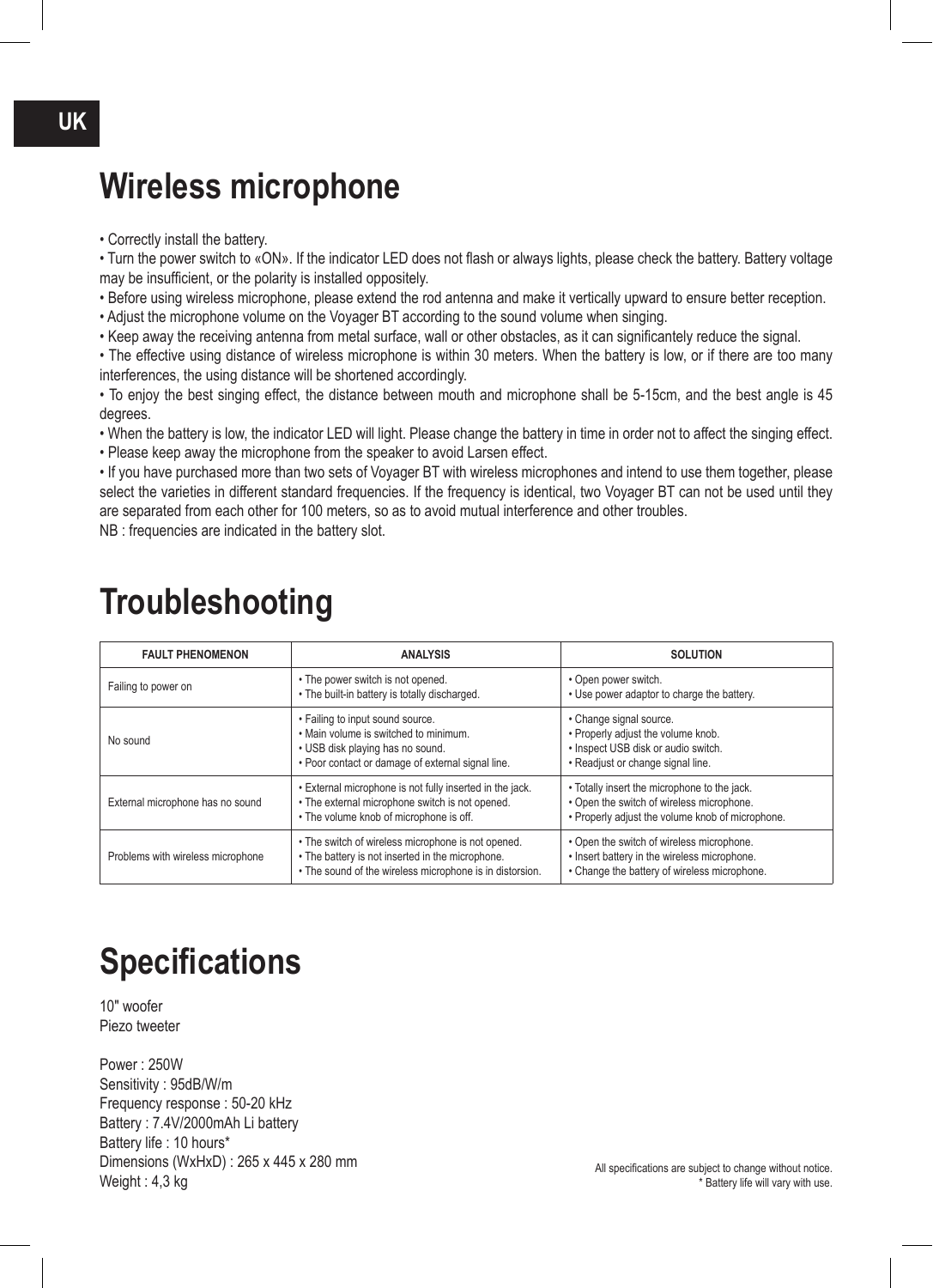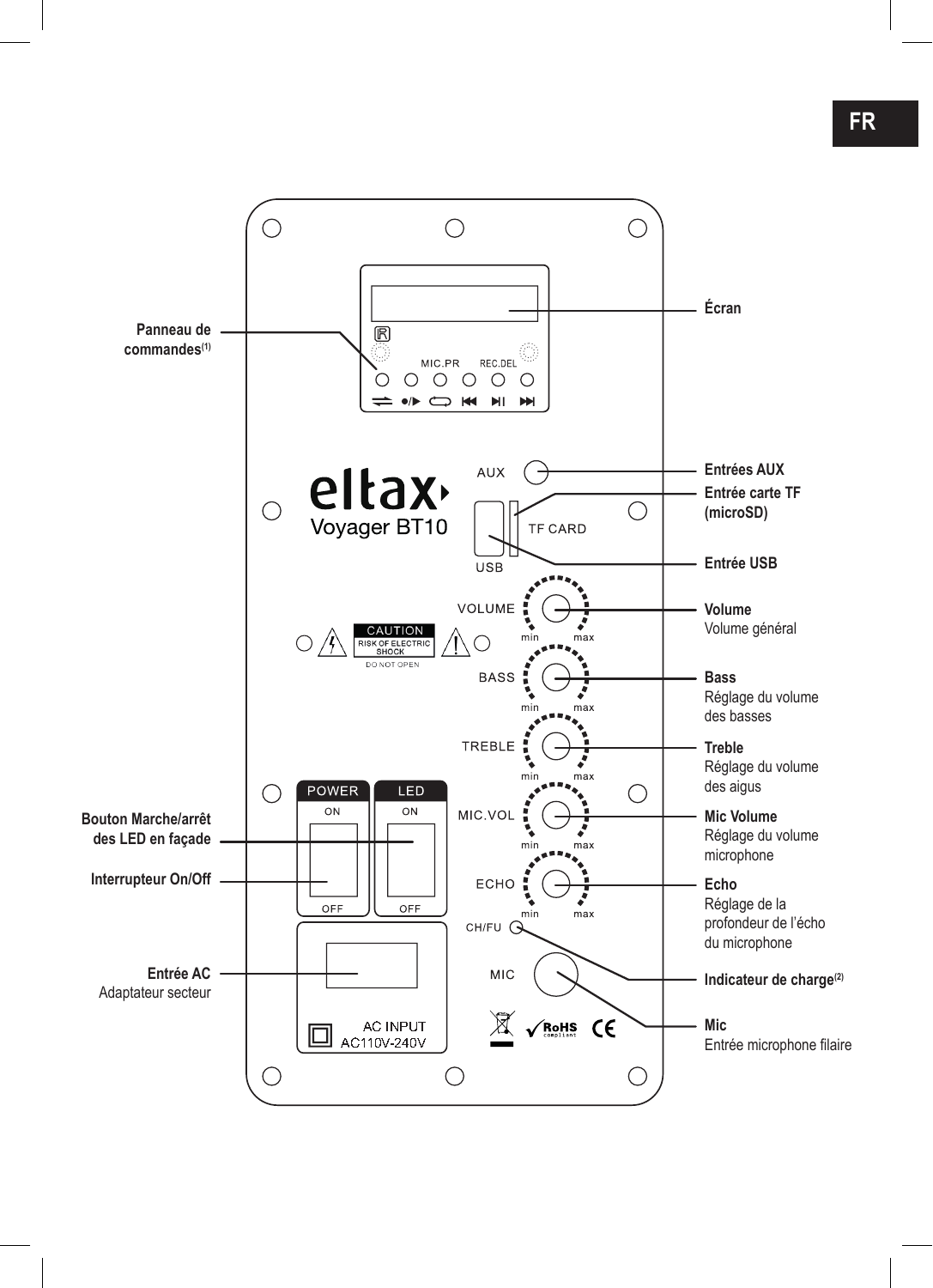#### **(1) PANNEAU DE COMMANDES**

MODE : Sélectionner et changer le mode source : Bluetooth, AUX, USB, TF (microSD) ou FM.

**/** RECORD : Appui court pour enregistrer le playback / Appui long pour enregistrer

REPEAT / MIC. PR : Appui court pour activer le mode Répétition / Appui long pour mettre le micro en mode prioritaire

MORCEAU PRÉCÉDENT / STATION DE RADIO PRÉCÉDENTE

 LECTURE/PAUSE : Appui court pour Lecture/Stop/Scan FM auto / Appui long pour effacer les fichiers enregistrés (actif lors de la lecture des fichiers enregistrés)

MORCEAU SUIVANT / STATION DE RADIO SUIVANTE

#### **(2) INDICATEUR DE CHARGE :**

Charge : LED rouge / Full : LED verte

#### **BATTERIE**

• Veuillez charger la batterie avant d'utiliser le Voyager BT en extérieur (temps de recharge : 8-10 heures). Un temps de recharge prolongé au delà peut endommager la batterie et réduire sa durée de vie de façon significative.

• Si la batterie est déchargée après une courte période d'utilisation, veuillez la recharger.

• Si vous n'utilisez pas le Voyager BT pendant une longue période, il est recommandé de charger la batterie tous les 6 mois environ, afin d'éviter tout dommage.

#### **MP3**

• Si vous souhaitez utiliser la fonction MP3, veuillez formater votre clé USB au format FAT-32.

• Notez que le Voyager BT jouera les fichiers selon l'ordre des fichiers de la clé USB. Si vous souhaitez jouer une séquence précise, vous devez d'abord organiser les fichiers dans l'ordre désiré sur la clé USB.

### **Télécommande**

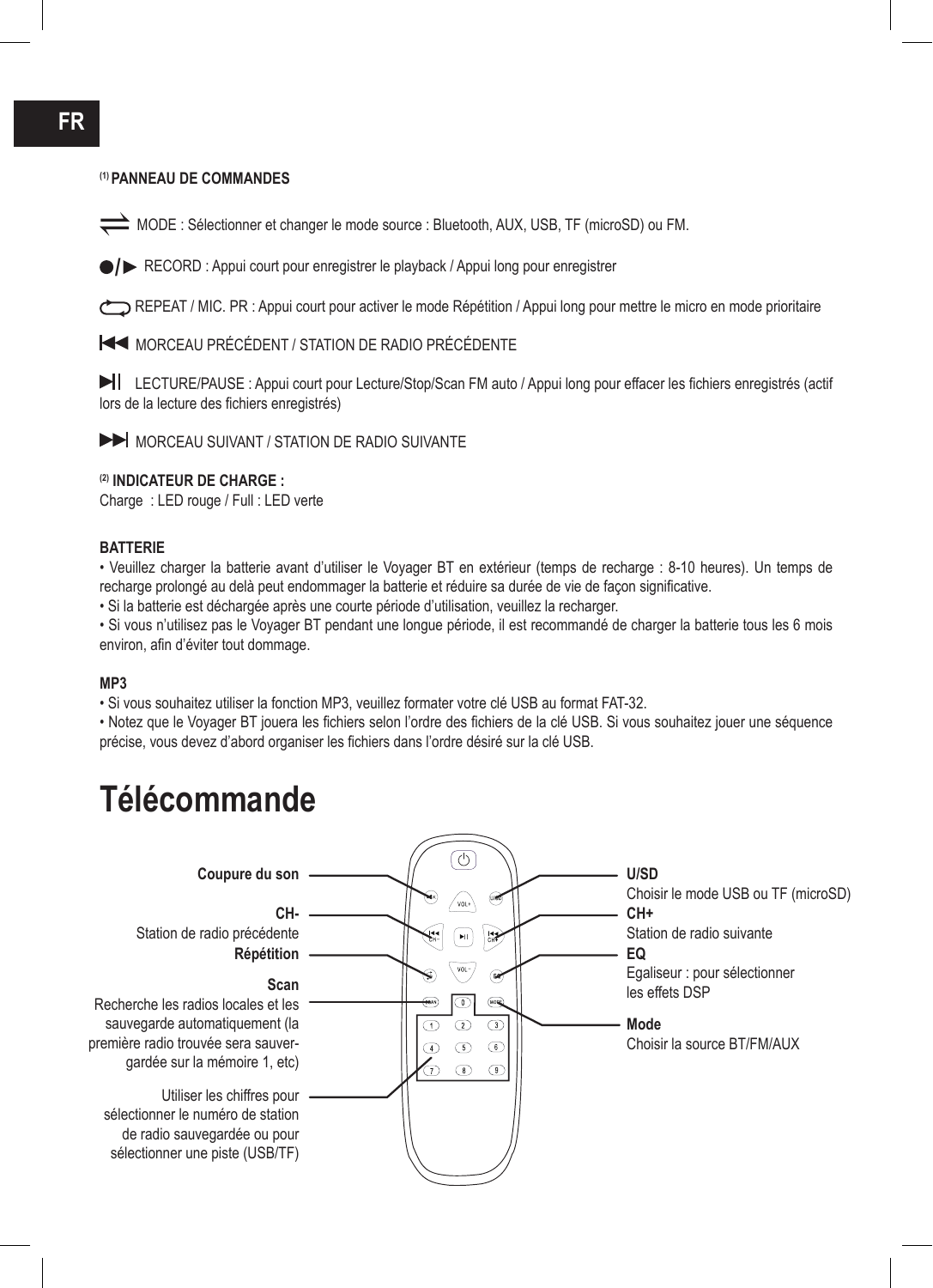### **Microphone sans-fil**

• Installer correctement les piles.

• Mettre le bouton power sur «ON». Si l'indicateur LED ne clignote pas ou reste allumé, vérifier les piles. La tension des piles n'est pas suffisante, ou les polarités ne sont pas respectées.

• Avant d'utiliser le microphone sans fil, déplier l'antenne et la positionner verticalement afin d'assurer une meilleure réception.

• Ajuster le volume du microphone sur le Voyager BT en fonction du volume sonore de la musique.

• Tenir l'antenne éloignée de toute surface métallique, mur ou obstacle, pour éviter toute perte du signal.

• La distance maximale d'utilisation du microphone sans fil est de 30 mètres. Lorsque la tension des piles est faible, ou s'il y a trop d'interférences, la distance d'utilisation sera réduite en conséquence.

• Afin de profiter du meilleur effet de chant, la distance entre la bouche et le microphone doit être de 5 à 15cm, dans un angle de 45°.

• Lorsque la tension des piles est faible, l'indicateur LED s'allume. Changer les piles rapidement afin de ne pas affecter le chant.

• Tenir le microphone éloigné de l'enceinte pour éviter tout effet Larsen.

• Si vous avez plusieurs Voyager BT équipés de microphones sans fil et que vous souhaitez les utiliser ensemble, veuillez sélectionner plusieurs fréquences différentes. Si les fréquences sont identiques, deux Voyager BT ne peuvent être utilisés qu'en étant séparés l'un de l'autre d'une distance de 100 mètres afin d'éviter toute interférence ou d'autres dommages. NB : les fréquences sont indiquées dans le logement des piles.

### **Dépannage**

| <b>ERREUR</b>                    | <b>ANALYSE</b>                                                                                                                                                    | <b>SOLUTION</b>                                                                                                                                |
|----------------------------------|-------------------------------------------------------------------------------------------------------------------------------------------------------------------|------------------------------------------------------------------------------------------------------------------------------------------------|
| Impossible d'allumer             | • L'interrupteur est éteint.<br>· La batterie est déchargée.                                                                                                      | • Mettre l'interrupteur sur On.<br>· Charger la batterie.                                                                                      |
| Pas de son                       | · Signal d'entrée non reconnu.<br>· Le volume général est au minimum.<br>• La clé USB ne contient pas de son.<br>· Rendu sonore de la source faible ou détérioré. | • Changer l'entrée sur le menu Mode.<br>· Ajuster le bouton de volume général.<br>· Vérifier la clé USB.<br>· Rebrancher ou changer la source. |
| Pas de son dans le micro externe | · Le micro externe n'est pas bien branché.<br>· L'interrupteur du micro externe est éteint.<br>. Le bouton volume du micro est éteint.                            | · Rebrancher le câble du micro.<br>• Mettre l'interrupteur sur On.<br>· Ajuster le bouton volume du micro.                                     |
| Problèmes avec le micro sans fil | · L'interrupteur du micro est éteint.<br>. Il n'y a pas de piles.<br>• Le son du micro sans fil est distordu.                                                     | • Mettre l'interrupteur sur On.<br>• Mettre des piles.<br>· Changer les piles du micro sans fil.                                               |

### **Caractéristiques**

Haut-parleur 10" Tweeter piezo

Puissance : 250W Sensibilité : 95dB/W/m Réponse en fréquence : 50-20 kHz Batterie : 7.4V/2000mAh Li battery Autonomie : 10 heures\* Dimensions (LxHxP) : 265 x 445 x 280 mm